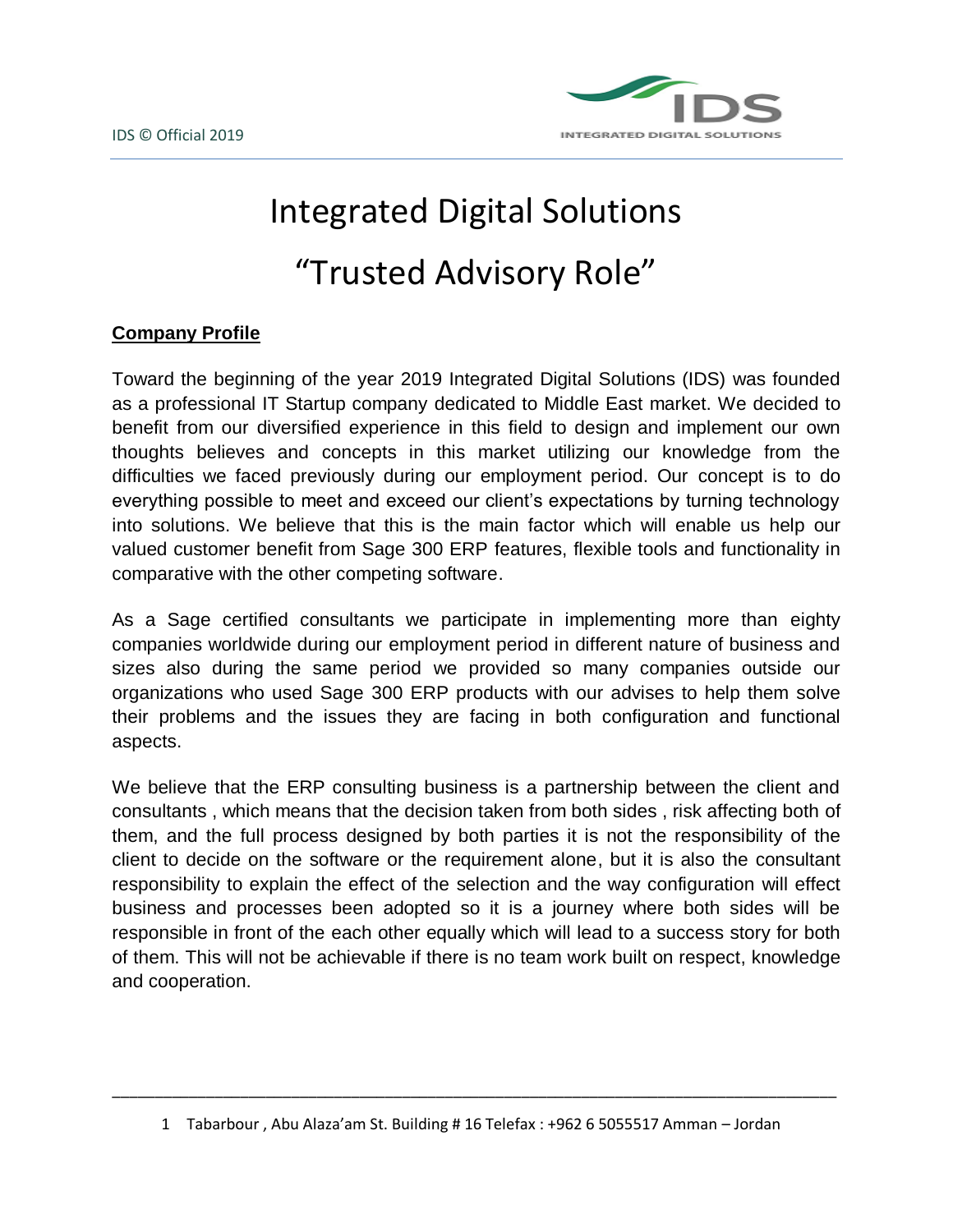

## **Our Mission**

Our goal is a long-term relationship strategy, with a primary focus on providing Quality service and support to our valued customers on-Time.

Providing value is the cornerstone of everything we do. We ensure that our entire sales, implementation and support processes are focused on providing you with solutions that deliver rapid return on investment.

Our practical and transparent planning and implementation methodologies focus on rapid deployment of solutions with proven fundamentals every step of the way, including tight standards and procedures for quality control.

Having said that Integrated Digital Solutions trying to implement and deal with its valued customers applying a *Trusted Advisory Role*, which will enable any client to get the optimum benefit of the software with the most suitable cost based on the company needs and requirements.

#### **Partnerships**

We are partnering with SAGE utilizing our highly professional staff which consists of Sage 300 Certified Consultants and Sage CRM Certified Consultants.

Sage is a Global Publicly listed Business Application Vendor with 6.3 million customers and revenue of USD 2.24 Billion USD. An ecosystem of 28,000 business partners and Sage University Online assure the customers of global support and anytime on-demand training.

One of the oldest technology companies to be listed on FTSE Sage Middle East is based in Dubai Internet City for addressing the needs of the markets in MENA. Sage is perhaps the only global software company to have a range of products that address a range of customer requirements – from simple accounting solutions (Sage UBS) through mid-market ERP applications (Sage 300)to the Enterprise level ERP applications (Sage ERP X3) with Sage CRM that integrated with all mentioned solutions.

\_\_\_\_\_\_\_\_\_\_\_\_\_\_\_\_\_\_\_\_\_\_\_\_\_\_\_\_\_\_\_\_\_\_\_\_\_\_\_\_\_\_\_\_\_\_\_\_\_\_\_\_\_\_\_\_\_\_\_\_\_\_\_\_\_\_\_\_\_\_\_\_\_\_\_\_\_\_\_\_\_\_\_\_\_

<sup>2</sup> Tabarbour , Abu Alaza'am St. Building # 16 Telefax : +962 6 5055517 Amman – Jordan